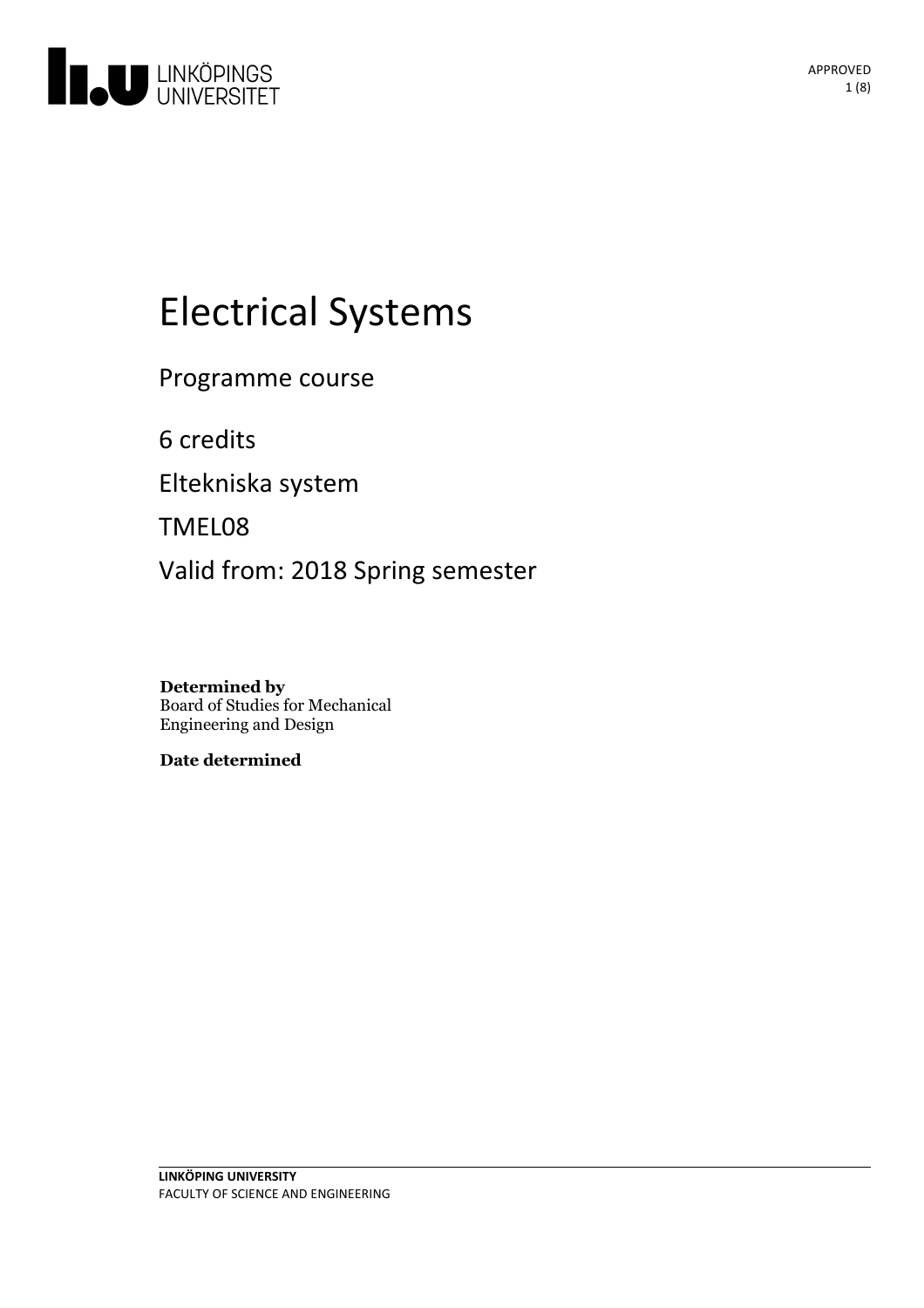# Main field of study

Energy and Environmental Engineering, Mechanical Engineering

# Course level

First cycle

### Advancement level

 $G<sub>2</sub>X$ 

# Course offered for

- Energy-Environment-Management M Sc in Engineering
- Mechanical Engineering, M Sc in Engineering

### Entry requirements

Note: Admission requirements for non-programme students usually also include admission requirements for the programme and threshold requirements for progression within the programme, or corresponding.

# Prerequisites

Linear algebra and calculus.

# Intended learning outcomes

Electricity as a power source and information carrier is necessary for our modern society to function. The course treats the basics of these electrical systems, both theoretically and practically. The basic electronic components are treated as well as how measurements of non-electrical quantities can be made through electrical methods. The course will give the knowledge to understand and dealwith electrical and electronic problems at home and in industry. Therefore the student should be able to:

- 
- Make calculations on DC- and AC-circuits.<br>• Understand the function and make easier calculations at electromagnetic
- Use structured methods for analysis and construction of electronic circuits.<br>• Make measurements on electrical quantities as voltage, current, power etc.<br>• Chose suitable sensors and measuring methods to (in an electrica
- 
- measure non-electrical quantities like speed of revolution, force, temperature, pressure etc.

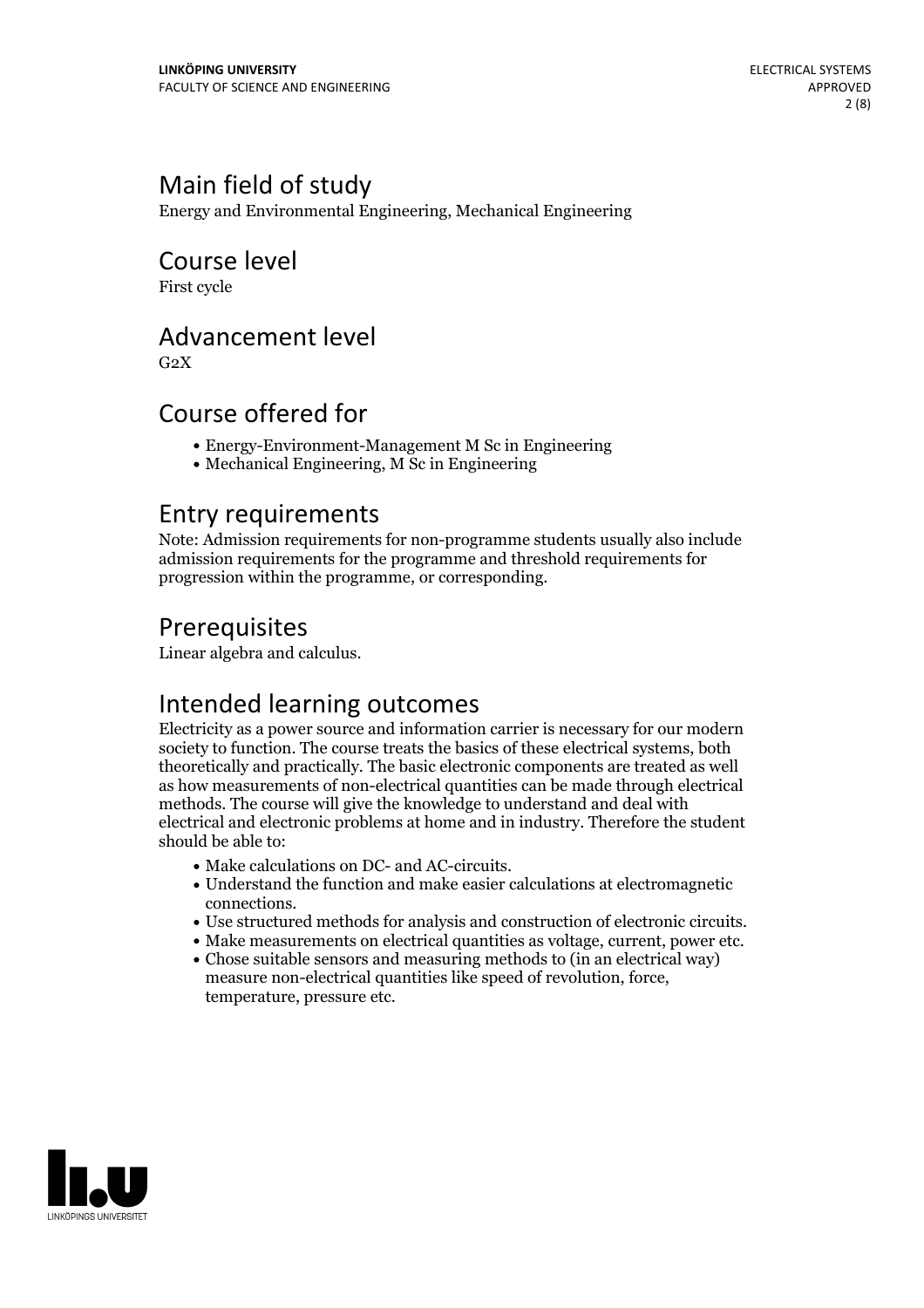# Course content

- 
- 
- 
- 
- 
- 
- 
- 
- 
- 
- 
- 
- 
- 
- 
- 
- 
- 
- Direct current and alternating current.<br>Voltage, current and power.<br>Ohm's law and electric resistance.<br>Serial and parallel connection.<br>Ny-2 -and Y/D-transformation.<br>Sinchhoff's laws.<br>Superposition. Thévenin's and Norton's a laboration showing measurements of time, frequency, velocity, speed of revolution, constant and variable forces.

# Teaching and working methods

Lectures, tutorials and laboratory work

### Examination

| TEN <sub>1</sub> | Written examination | 4 credits | U, 3, 4, 5 |
|------------------|---------------------|-----------|------------|
| LAB <sub>1</sub> | Laboratory Work     | 2 credits | U.G        |

### Grades

Four-grade scale, LiU, U, 3, 4, 5

# Other information

Supplementary courses: Energy Technical Systems, Switching Circuits and Logical Design, Automatic Control

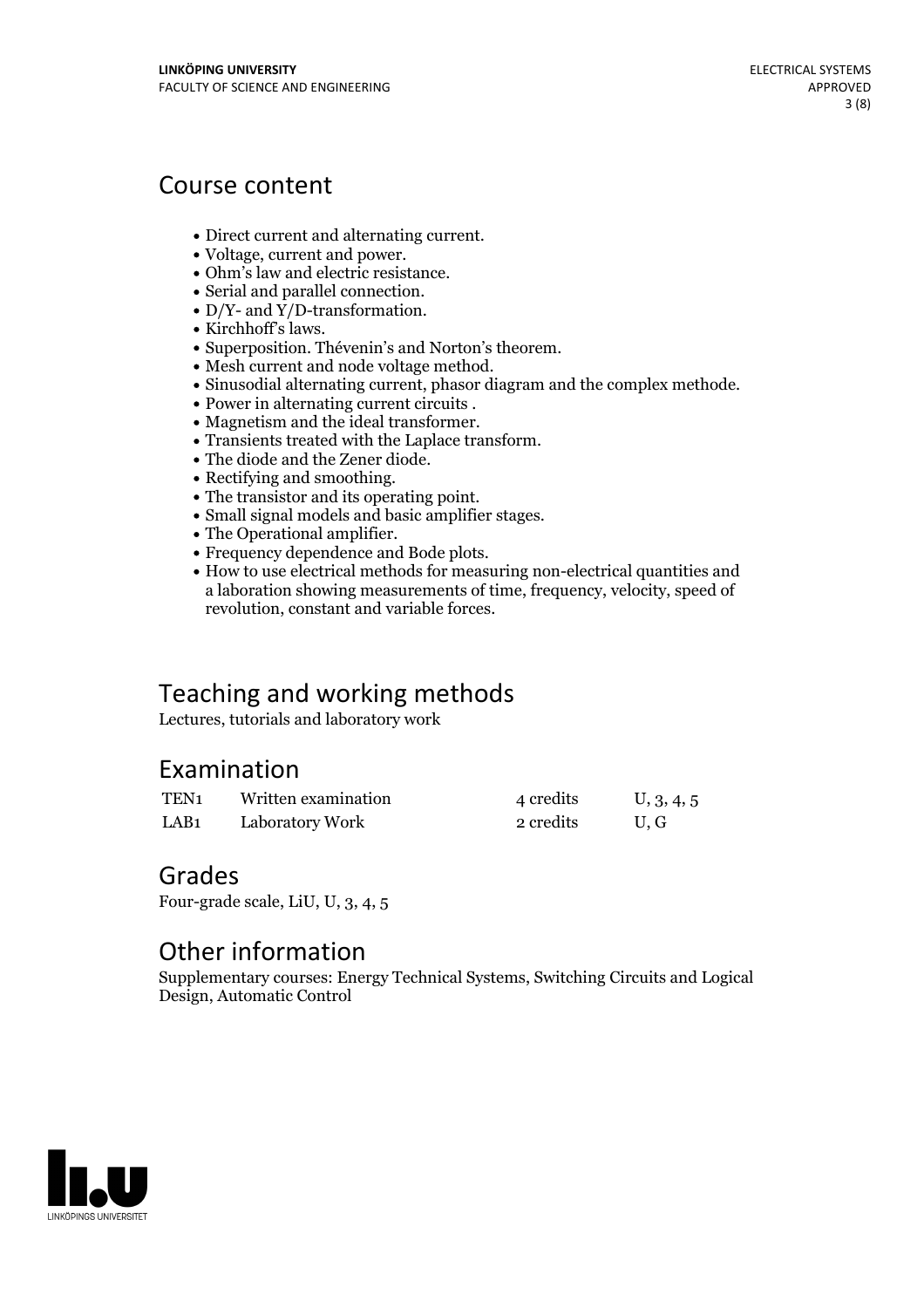### Department

Institutionen för systemteknik

# Director of Studies or equivalent

Mikael Olofsson

# Examiner

Sivert Lundgren

### Course website and other links

<http://www.isy.liu.se/edu/kurs/TMEL08/>

# Education components

Preliminary scheduled hours: 64 h Recommended self-study hours: 96 h

# Course literature

Söderkvist: Kretsteori & Elektronik Alvbrant/Ekdahl/Franzén/Gralén/Lundgren: Elektroteknik Övningsexempel Franzén/Lundgren/m.fl.: Laborationer

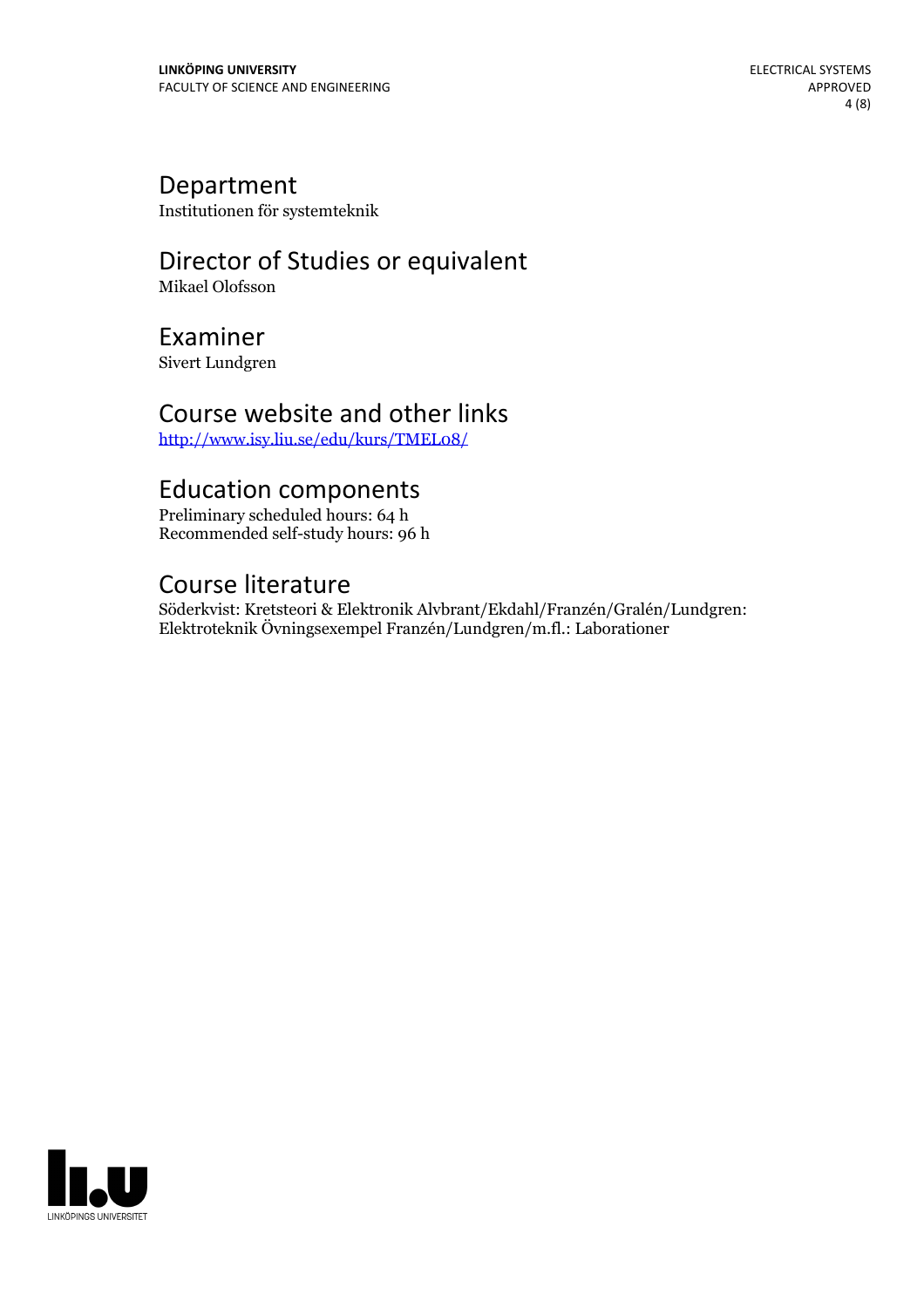# **Common rules**

### **Course syllabus**

A syllabus has been established for each course. The syllabus specifies the aim and contents of the course, and the prior knowledge that a student must have in order to be able to benefit from the course.

### **Timetabling**

Courses are timetabled after a decision has been made for this course concerning its assignment to a timetable module. A central timetable is not drawn up for courses with fewer than five participants. Most project courses do not have a central timetable.

### **Interrupting a course**

The vice-chancellor's decision concerning regulations for registration, deregistration and reporting results (Dnr LiU-2015-01241) states that interruptions in study are to be recorded in Ladok. Thus, all students who do not participate in a course for which they have registered must record the interruption, such that the registration on the course can be removed. Deregistration from <sup>a</sup> course is carried outusing <sup>a</sup> web-based form: www.lith.liu.se/for-studenter/kurskomplettering?l=sv.

### **Cancelled courses**

Courses with few participants (fewer than 10) may be cancelled or organised in a manner that differs from that stated in the course syllabus. The board of studies is to deliberate and decide whether a course is to be cancelled orchanged from the course syllabus.

### **Regulations relatingto examinations and examiners**

Details are given in a decision in the university's rule book: http://styrdokument.liu.se/Regelsamling/VisaBeslut/622678.

### **Forms of examination**

### **Examination**

Written and oral examinations are held at least three times a year: once immediately after the end of the course, once in August, and once (usually) in one of the re-examination periods. Examinations held at other times are to follow a decision of the board of studies.

Principles for examination scheduling for courses that follow the study periods:

courses given in VT1 are examined for the first time in March, with re-

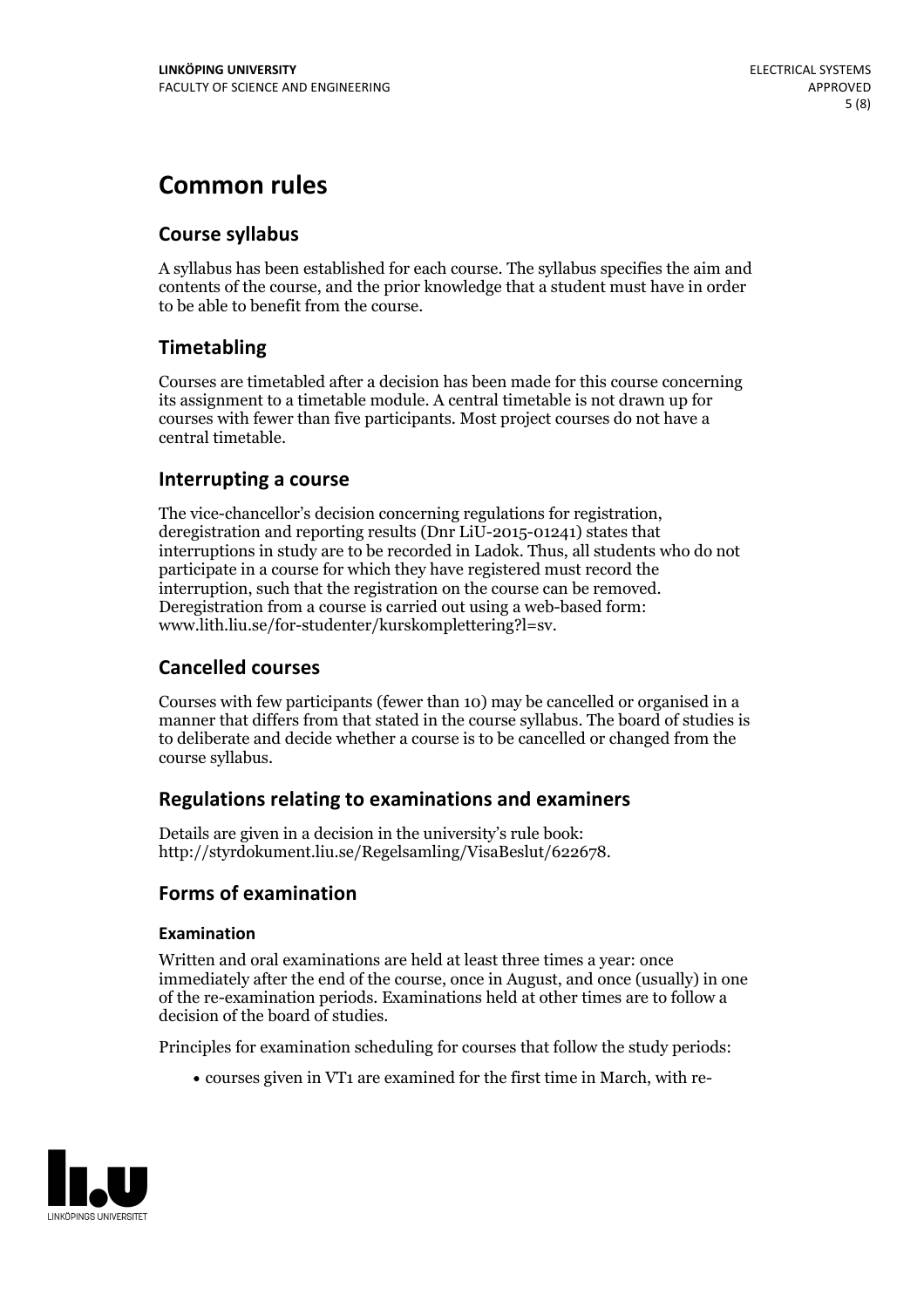examination in June and August

- courses given in VT2 are examined for the first time in May, with re-examination in August and October
- courses given in HT1 are examined for the first time in October, with re-examination in January and August
- courses given in HT2 are examined for the first time in January, with re-examination at Easter and in August.

The examination schedule is based on the structure of timetable modules, but there may be deviations from this, mainly in the case of courses that are studied and examined for several programmes and in lower grades (i.e. 1 and 2).

- Examinations for courses that the board of studies has decided are to be held in alternate years are held only three times during the year in which
- the course is given.<br>• Examinations for courses that are cancelled or rescheduled such that they are not given in one or several years are held three times during the year that immediately follows the course, with examination scheduling that corresponds to the scheduling that was in force before the course was cancelled or rescheduled.<br>• If teaching is no longer given for a course, three examination occurrences
- are held during the immediately subsequent year, while examinations are at the same time held for any replacement course that is given, or alternatively in association with other re-examination opportunities. Furthermore, an examination is held on one further occasion during the next subsequent year, unless the board of studies determines otherwise.<br>• If a course is given during several periods of the year (for programmes, or
- on different occasions for different programmes) the board orboards of studies determine together the scheduling and frequency of re-examination occasions.

#### **Registration for examination**

In order to take an examination, a student must register in advance at the Student Portal during the registration period, which opens 30 days before the date of the examination and closes 10 days before it. Candidates are informed of the location of the examination by email, four days in advance. Students who have not registered for an examination run the risk of being refused admittance to the examination, if space is not available.

Symbols used in the examination registration system:

- \*\* denotes that the examination is being given for the penultimate time.
- \* denotes that the examination is being given for the last time.

#### **Code of conduct for students during examinations**

Details are given in a decision in the university's rule book: http://styrdokument.liu.se/Regelsamling/VisaBeslut/622682.

#### **Retakes for higher grade**

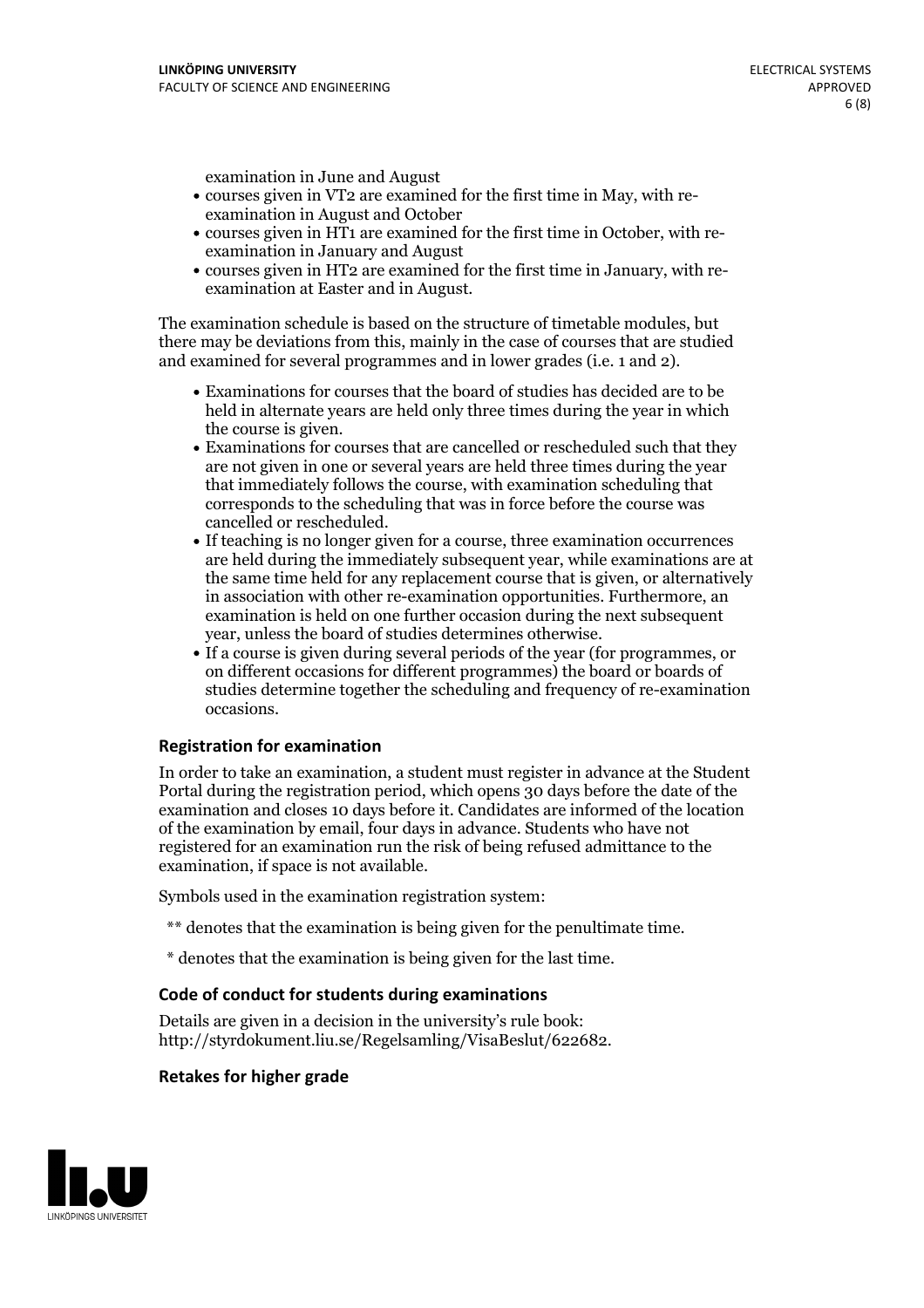Students at the Institute of Technology at LiU have the right to retake written examinations and computer-based examinations in an attempt to achieve a higher grade. This is valid for all examination components with code "TEN" and "DAT". The same right may not be exercised for other examination components, unless otherwise specified in the course syllabus.

### **Retakes of other forms of examination**

Regulations concerning retakes of other forms of examination than written examinations and computer-based examinations are given in the LiU regulations for examinations and examiners, http://styrdokument.liu.se/Regelsamling/VisaBeslut/622678.

#### **Plagiarism**

For examinations that involve the writing of reports, in cases in which it can be assumed that the student has had access to other sources (such as during project work, writing essays, etc.), the material submitted must be prepared in accordance with principles for acceptable practice when referring to sources (references or quotations for which the source is specified) when the text, images, ideas, data, etc. of other people are used. It is also to be made clear whether the author has reused his or her own text, images, ideas, data, etc. from previous examinations.

A failure to specify such sources may be regarded as attempted deception during examination.

#### **Attempts to cheat**

In the event of <sup>a</sup> suspected attempt by <sup>a</sup> student to cheat during an examination, or when study performance is to be assessed as specified in Chapter <sup>10</sup> of the Higher Education Ordinance, the examiner is to report this to the disciplinary board of the university. Possible consequences for the student are suspension from study and a formal warning. More information is available at https://www.student.liu.se/studenttjanster/lagar-regler-rattigheter?l=sv.

#### **Grades**

The grades that are preferably to be used are Fail (U), Pass (3), Pass not without distinction  $(4)$  and Pass with distinction  $(5)$ . Courses under the auspices of the faculty board of the Faculty of Science and Engineering (Institute of Technology) are to be given special attention in this regard.

- 1. Grades U, 3, 4, 5 are to be awarded for courses that have written
- examinations. 2. Grades Fail (U) and Pass (G) may be awarded for courses with <sup>a</sup> large degree of practical components such as laboratory work, project work and group work.

#### **Examination components**

- 
- 1. Grades U, 3, 4, <sup>5</sup> are to be awarded for written examinations (TEN). 2. Grades Fail (U) and Pass (G) are to be used for undergraduate projects and other independent work.